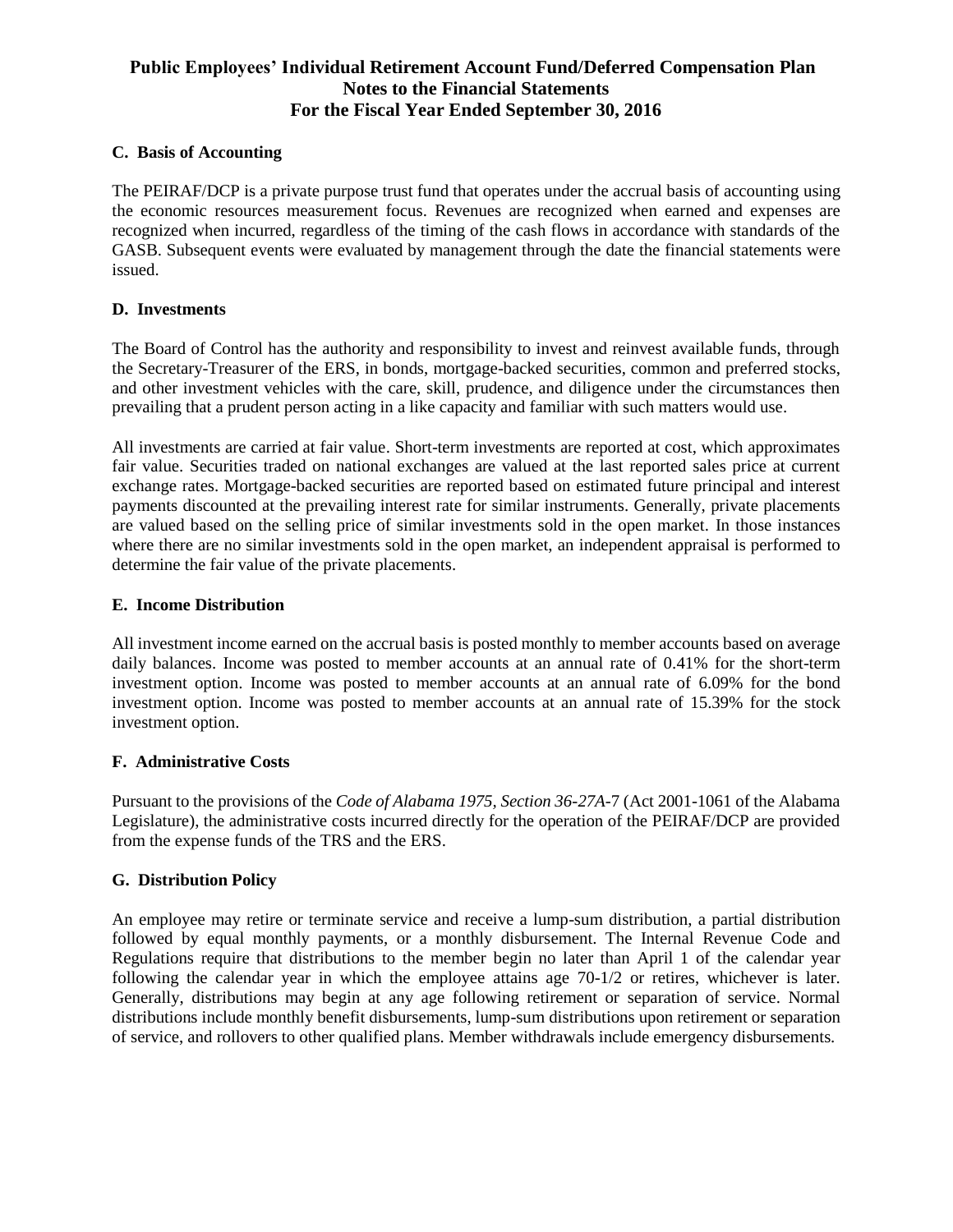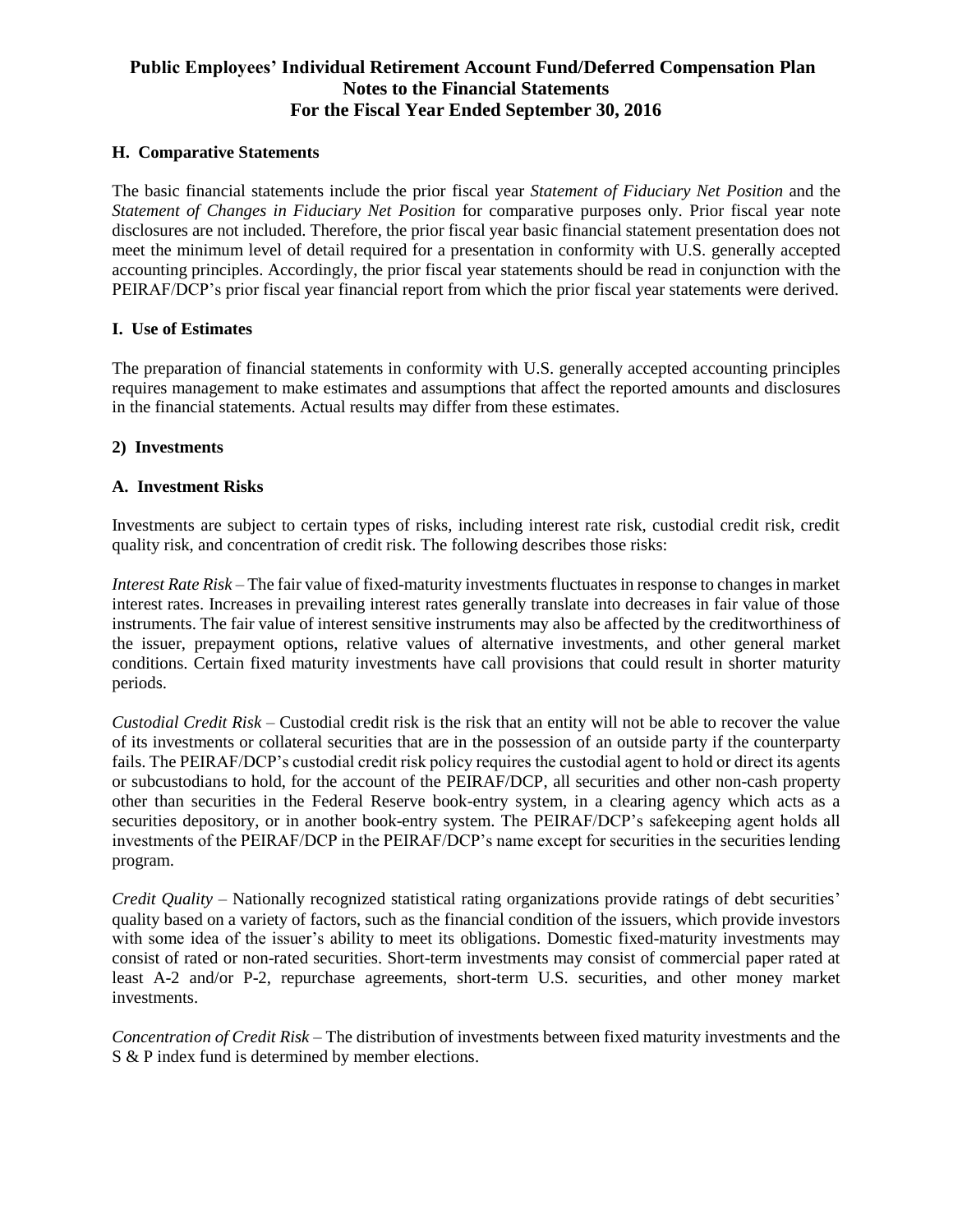### **A. Investment Risks, Continued**

The following table provides information as of September 30, 2016, concerning the fair value of investments and interest rate risk:

|                                      |               |                                        | <b>INVESTMENTS</b> |               |                   |                  |
|--------------------------------------|---------------|----------------------------------------|--------------------|---------------|-------------------|------------------|
|                                      |               | <b>Maturity in Years at Fair Value</b> |                    |               |                   |                  |
|                                      | <b>Less</b>   |                                        |                    | More          | <b>Total Fair</b> |                  |
| <b>Type of Investment</b>            | Than 1        | $1-5$                                  | $6-10$             | Than 10       | <b>Value</b>      | Cost             |
| <b>Fixed Maturity</b>                |               |                                        |                    |               |                   |                  |
| Domestic                             |               |                                        |                    |               |                   |                  |
| Money Market Funds                   | \$90,824,477  | \$.                                    | \$<br>٠            | \$            | \$<br>90,824,477  | \$<br>90,824,477 |
| Commercial Paper                     | 15,999,727    |                                        |                    |               | 15,999,727        | 15,999,727       |
| U.S. Agency                          | 8.640.418     | 36,843,637                             | 30,567,400         |               | 76,051,455        | 74,333,120       |
| U.S. Government Guaranteed           | 31,292,411    | 161, 453, 732                          | 141,436,710        | 54,055,050    | 388,237,903       | 373,221,559      |
| Corporate Bonds                      | 151,220,256   | 157,667,690                            | 153,464,083        | 138,782,506   | 601.134.535       | 573,385,743      |
| <b>Private Placements</b>            |               |                                        |                    | 4,564,648     | 4,564,648         | 4,564,648        |
| <b>GNMAs</b>                         |               |                                        | 271,679            | 13,073,865    | 13,345,544        | 13,180,240       |
| CMO                                  |               | 4,681,440                              | 3,187,706          | 192,457,040   | 200, 326, 186     | 196, 155, 552    |
| <b>Total Domestic Fixed Maturity</b> | \$297,977,289 | \$360,646,499                          | \$328,927,578      | \$402,933,109 | 1,390,484,475     | 1,341,665,066    |
| Equities                             |               |                                        |                    |               |                   |                  |
| Preferred                            |               |                                        |                    |               | 13,402,191        | 11,251,000       |
| Domestic                             |               |                                        |                    |               | 560,653,042       | 375,365,427      |
| <b>Total Equities</b>                |               |                                        |                    |               | 574,055,233       | 386,616,427      |
| <b>Total Investments</b>             |               |                                        |                    |               | \$1,964,539,708   | \$1,728,281,493  |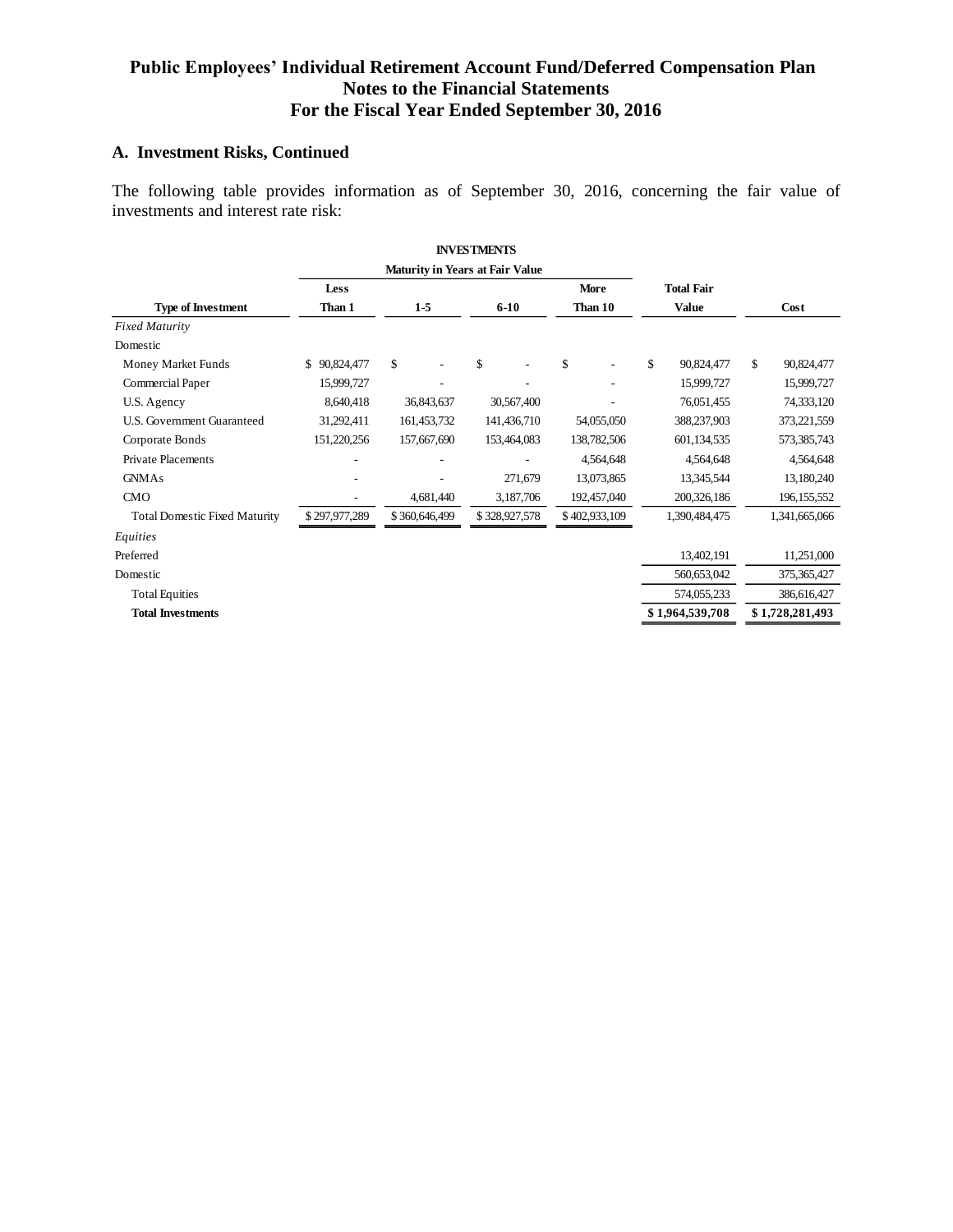### **A. Investment Risks, Continued**

The following table provides information as of September 30, 2016, concerning credit risk:

|                               |                   |                   | Fair Value as a<br>Percentage of |
|-------------------------------|-------------------|-------------------|----------------------------------|
| Moody's                       | Cost              | <b>Fair Value</b> | <b>Total</b>                     |
| Aaa <sup>1</sup>              | \$<br>661,330,569 | \$<br>682,876,483 | 49.11                            |
| Aa1                           | 11,192,491        | 11,909,180        | 0.86                             |
| Aa2                           | 3,334,975         | 3,945,117         | 0.28                             |
| Aa3                           | 7,063,130         | 7,838,001         | 0.56                             |
| $P-2$                         | 15,999,727        | 15,999,727        | 1.15                             |
| A <sub>1</sub>                | 43,297,758        | 45,392,180        | 3.26                             |
| A <sub>2</sub>                | 22,382,723        | 21,874,221        | 1.57                             |
| A <sub>3</sub>                | 72,195,886        | 78,087,461        | 5.62                             |
| Baa1                          | 111,681,733       | 118,016,077       | 8.49                             |
| Baa2                          | 81,579,406        | 86, 141, 178      | 6.20                             |
| Baa3                          | 61,428,132        | 63,094,116        | 4.54                             |
| Ba1                           | 28,716,787        | 29,872,686        | 2.15                             |
| Ba <sub>2</sub>               | 15, 117, 153      | 15,716,243        | 1.13                             |
| B1                            | 10,493,716        | 10,006,239        | 0.72                             |
| B <sub>2</sub>                | 3,615,731         | 2,973,785         | 0.21                             |
| B <sub>3</sub>                | 2,114,803         | 2,288,385         | 0.16                             |
| Not Rated <sup>2</sup>        | 190,120,346       | 194,453,396       | 13.99                            |
| <b>Total Fixed Maturities</b> | \$1,341,665,066   | \$1,390,484,475   | 100.00                           |

|  | RATINGS OF FIXED MATURITIES |
|--|-----------------------------|
|  |                             |

|                               |                 |                   | Percentage of |
|-------------------------------|-----------------|-------------------|---------------|
| <b>Standard &amp; Poor's</b>  | Cost            | <b>Fair Value</b> | <b>Total</b>  |
| AAA                           | \$<br>7,951,706 | \$<br>8,442,544   | 0.61          |
| $AA+$ <sup>1</sup>            | 659,264,574     | 680,754,888       | 48.96         |
| AA                            | 3,334,975       | 3,945,117         | 0.28          |
| $AA-$                         | 42,245,335      | 45,242,959        | 3.25          |
| $A-2$                         | 15,999,727      | 15,999,727        | 1.15          |
| $A+$                          | 7,421,904       | 8,329,527         | 0.60          |
| A                             | 48,091,538      | 49,632,136        | 3.57          |
| $A -$                         | 64,537,354      | 69, 343, 755      | 4.99          |
| $BBB+$                        | 107,215,420     | 112,954,196       | 8.12          |
| <b>BBB</b>                    | 110, 147, 651   | 114,251,978       | 8.22          |
| BBB-                          | 59,740,283      | 61,740,309        | 4.44          |
| $BB+$                         | 4,338,981       | 4,760,525         | 0.34          |
| BB                            | 4,159,532       | 4,173,780         | 0.30          |
| BB-                           | 12,272,602      | 11,343,400        | 0.82          |
| $B -$                         | 2,114,803       | 2,288,385         | 0.16          |
| Not Rated <sup>2</sup>        | 192,828,681     | 197,281,249       | 14.19         |
| <b>Total Fixed Maturities</b> | \$1,341,665,066 | \$1,390,484,475   | 100.00        |
|                               |                 |                   |               |

**Fair Value as a** 

<sup>1</sup> Includes securities guaranteed by the U.S. Government.

² Primarily consists of private placements.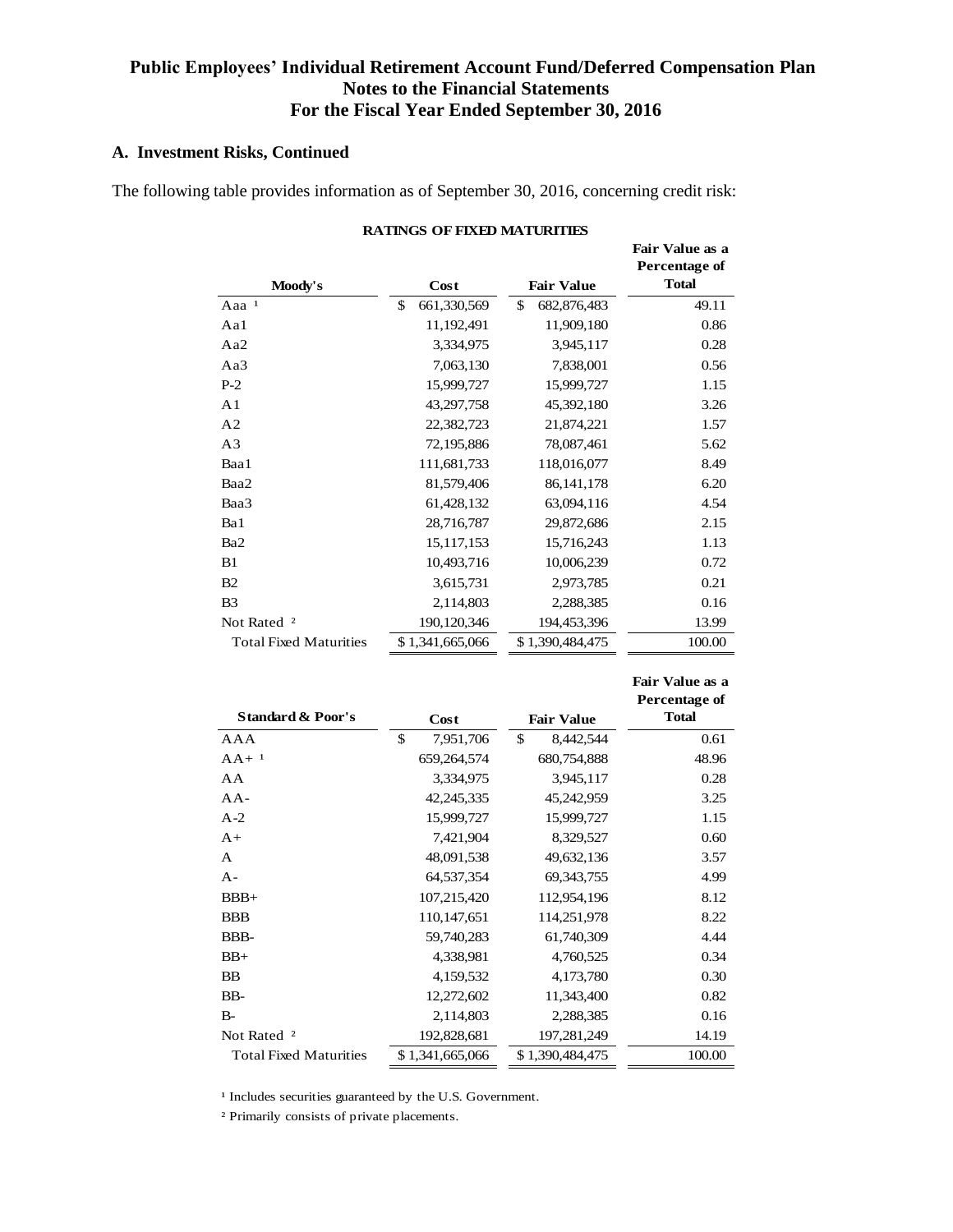#### **B. Fair Value Measurement**

The PEIRAF/DCP categorizes its fair value measurements within the fair value hierarchy established by generally accepted accounting principles. The hierarchy prioritizes the inputs to valuation used to measure the fair value of the asset, giving the highest priority to quoted prices in an active market for identical assets (Level 1 measurements) and the lowest priority to unobservable inputs (Level 3 measurements). The inputs to the three levels of the fair value hierarchy are described as follows:

- Level 1: Ouoted (unadjusted) prices in an active market for identical assets or liabilities.
- Level 2: Significant other inputs which are observable either directly or indirectly, including quoted prices for similar assets or liabilities, quoted prices for identical or similar assets or liabilities in a less active market, or other market-corroborated inputs.
- **Level 3:** Valuations derived from valuation techniques using significant unobservable inputs for the asset or liabilities.

The categorization of investments within the hierarchy is based upon pricing transparency of the instrument and should not be perceived as the particular investment's risk.

Investments in equity securities classified as Level 1 are valued using quoted prices in an active market for those securities.

Investments in securities classified as Level 2 are valued using non-proprietary information that is readily available to market participants from multiple independent sources, which are known to be actively involved in the market. Pricing inputs may include market quotation, yields, maturities, call features, and ratings.

Investments in private equity, debt, and direct investments in Real Estate are classified as Level 3 due to lack of observable pricing inputs and are valued using annual appraisals based on a combination of market data and projected cash flows.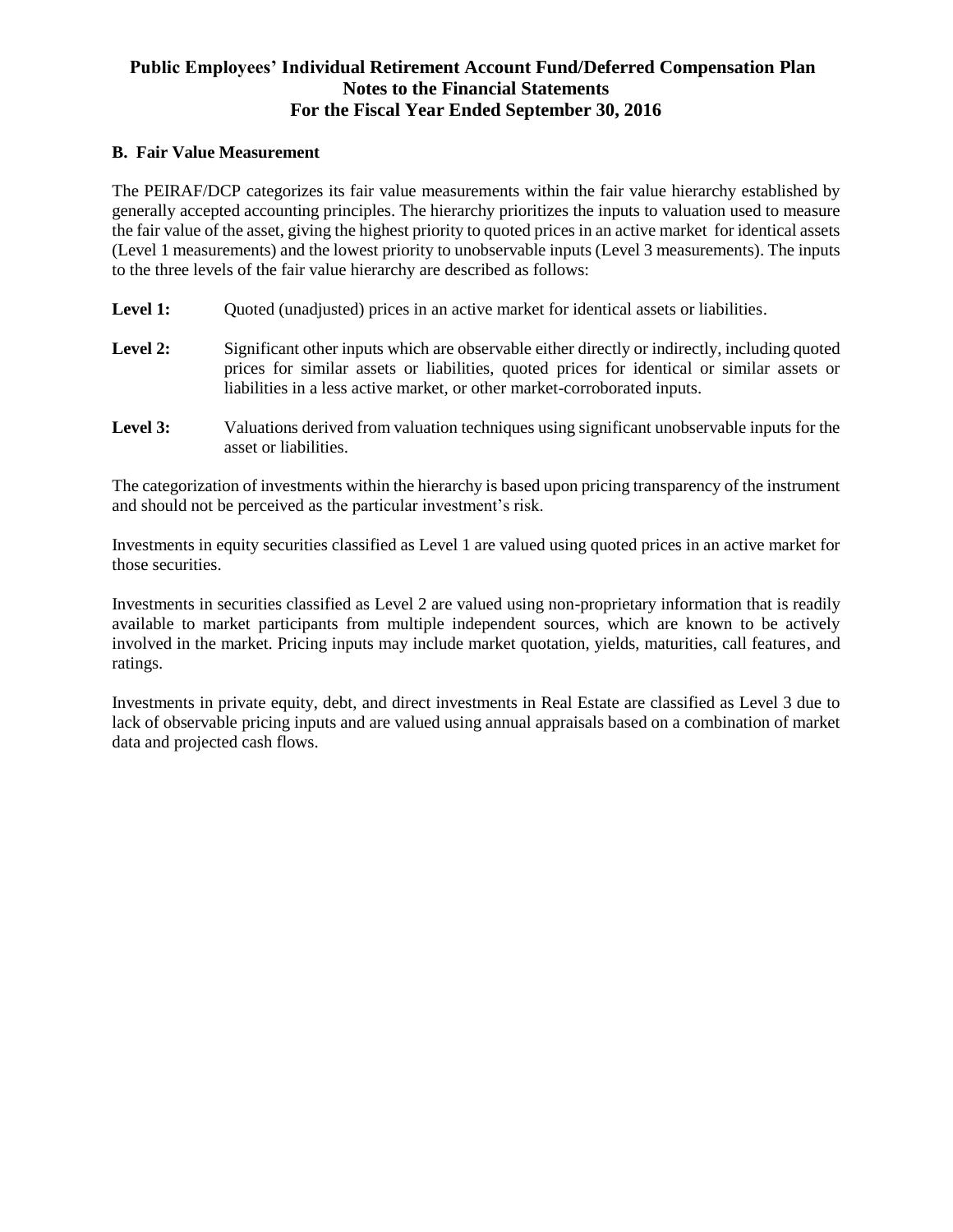# **B. Fair Value Measurement, Continued**

The following table provides information as of September 30, 2016, concerning fair value measurement:

|                                      |    |                 | <b>Fair Value Measurements Using</b> |                       |    |                   |    |                  |  |
|--------------------------------------|----|-----------------|--------------------------------------|-----------------------|----|-------------------|----|------------------|--|
|                                      |    |                 |                                      | Quoted Prices in      |    | Significant Other |    | Significant      |  |
|                                      |    |                 |                                      | <b>Active Markets</b> |    | Observable        |    | Unobservable     |  |
|                                      |    | 9/30/2016       |                                      | (Level 1)             |    | Inputs (Level 2)  |    | Inputs (Level 3) |  |
| <b>Fixed Maturity</b>                |    |                 |                                      |                       |    |                   |    |                  |  |
| Domestic                             |    |                 |                                      |                       |    |                   |    |                  |  |
| Money Market Funds                   | \$ | 90,824,477      | \$                                   |                       | \$ | 90,824,477        | \$ |                  |  |
| Commercial Paper                     |    | 15,999,727      |                                      |                       |    | 15,999,727        |    |                  |  |
| U.S. Agency                          |    | 76,051,455      |                                      |                       |    | 76,051,455        |    |                  |  |
| U.S. Government Guaranteed           |    | 388,237,903     |                                      |                       |    | 388,237,903       |    |                  |  |
| Corporate Bonds                      |    | 601,134,535     |                                      | 93,786,994            |    | 507,347,541       |    |                  |  |
| <b>Private Placements</b>            |    | 4,564,648       |                                      |                       |    |                   |    | 4,564,648        |  |
| <b>GNMAs</b>                         |    | 13,345,545      |                                      |                       |    | 13, 345, 545      |    |                  |  |
| CMOs                                 |    | 200, 326, 185   |                                      |                       |    | 200,326,185       |    |                  |  |
| <b>Total Domestic Fixed Maturity</b> |    | 1,390,484,475   |                                      | 93,786,994            |    | 1,292,132,833     |    | 4,564,648        |  |
| Equities                             |    |                 |                                      |                       |    |                   |    |                  |  |
| Preferred                            |    | 13,402,191      |                                      | 13,402,191            |    |                   |    |                  |  |
| Domestic                             |    | 560,653,042     |                                      | 560,653,042           |    |                   |    |                  |  |
| <b>Total Equities</b>                |    | 574,055,233     |                                      | 574,055,233           |    |                   |    |                  |  |
| <b>Total Investments</b>             |    | 1,964,539,708   |                                      | 667,842,227           |    | 1,292,132,833     |    | 4,564,648        |  |
| Securities Lending Collateral        |    | 159,267,125     |                                      |                       |    | 159, 267, 125     |    |                  |  |
| <b>Total Fair Value</b>              |    | \$2,123,806,833 |                                      | 667,842,227           |    | \$1,451,399,958   |    | 4,564,648        |  |
|                                      |    |                 |                                      |                       |    |                   |    |                  |  |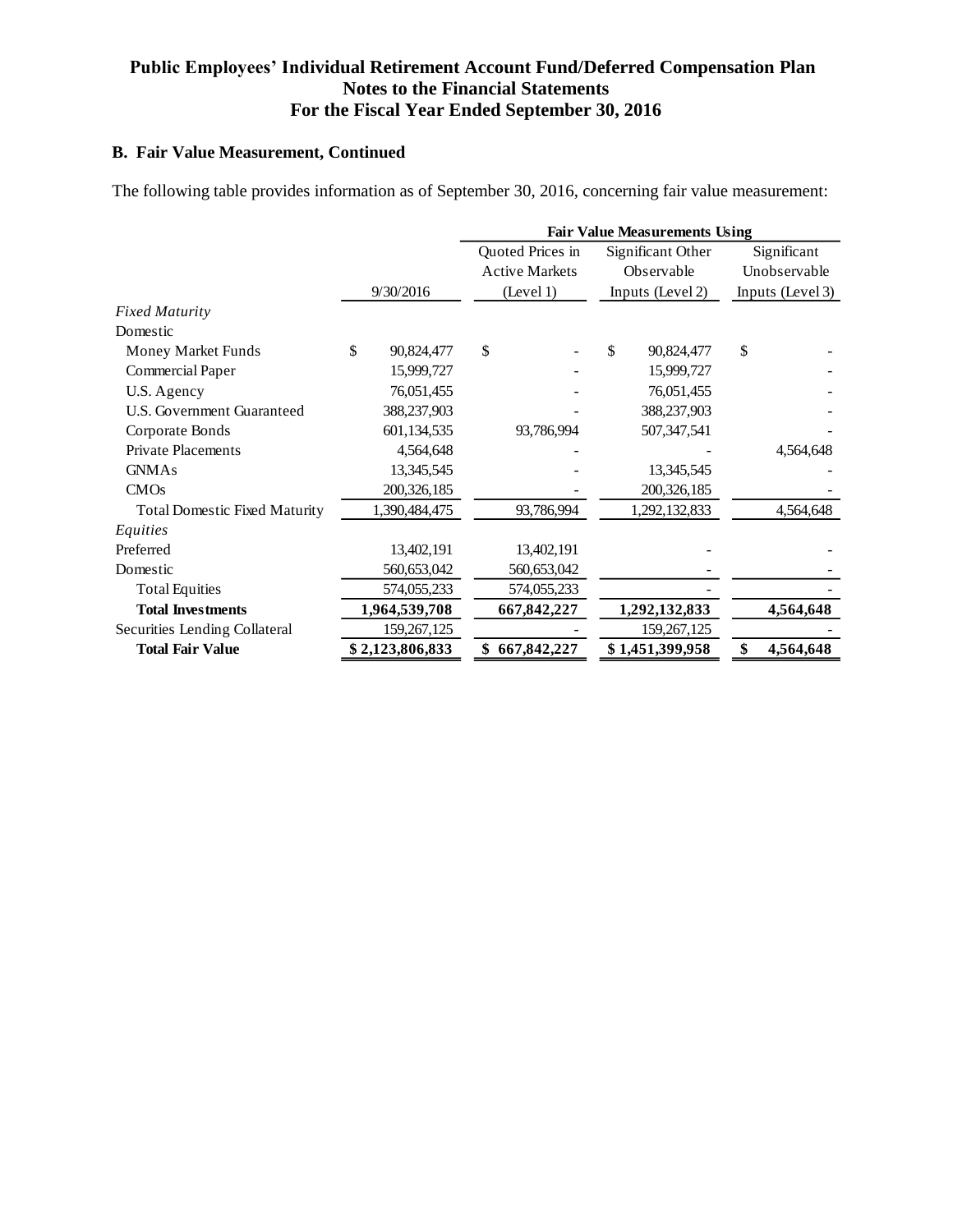#### **C. Concentration of Investments**

As of September 30, 2016, the PEIRAF/DCP owned debt securities of the Federal National Mortgage Association (Fannie Mae), which represented approximately, 8.34% of the total fair value of investments.

#### **D. Securities Lending Program**

The PEIRAF/DCP is authorized by the Board of Control to participate in a securities lending program. The PEIRAF/DCP's custodian, State Street Bank and Trust Company (State Street), administers the program. Certain securities from the PEIRAF/DCP are loaned to borrowers approved by the PEIRAF/DCP for collateral that will be returned for the same securities in the future. Approved borrowers provide acceptable collateral in the form of cash (U.S. dollar and foreign currency), U.S. and non U.S. equities, assets permissible under Rule 15c3-3 of the Exchange Act of 1934, and other collateral as the parties may agree to in writing from time to time. All security loans are open loans and can be terminated on demand by the PEIRAF/DCP or borrower. The initial collateral received shall have (depending on the nature of the loaned securities and the collateral received), a value of 102% or 105% of the fair value of the loaned securities, or such other value, not less than 102% of the fair value of the loaned securities, as may be applicable in the jurisdiction in which such loaned securities are customarily traded. Pursuant to the terms of the applicable securities loan agreement, State Street shall, in accordance with State Street's reasonable and customary practices, mark loaned securities and collateral to their fair value each business day based upon the fair value of the collateral and the loaned securities at the close of business, employing the most recently available pricing information and shall receive and deliver collateral in order to maintain the value of the collateral at no less than 100% of the fair value of the loaned securities.

The PEIRAF/DCP cannot pledge or sell collateral securities received unless the borrower defaults. Cash collateral is invested in the State Street Quality D Short-Term Investments Fund (QDF). The collateral fund is separated into two pools, a liquidity pool and a duration pool. The split allows greater flexibility in managing the available liquidity in the investment in the fund and the outstanding balance of securities on loan.

The following describes the QDF's guidelines for the liquidity pool: The QDF's Investment Manager shall maintain the dollar-weighted average maturity of the QDF in a manner that the Investment Manager believes is appropriate to the objective of QDF, provided, that (i) in no event shall any eligible security be acquired with a remaining legal final maturity (i.e., the date on which principal must be repaid) of greater than 18 months, (ii) the Investment Manager shall endeavor to maintain a dollar-weighted average maturity of the QDF not to exceed 75 calendar days, and (iii) the Investment Manager shall endeavor to maintain a dollar-weighted average maturity to final of QDF not to exceed 180 calendar days. Additionally, at the time of purchase, all eligible securities with maturities of 13 months or less shall be rated at least A1, P1, or F1 by at least two of the following nationally recognized statistical rating organizations: Standard & Poor's Corp. ("S&P"), Moody's Investor Services, Inc. ("Moody's"), or Fitch, Inc. ("Fitch"), or be determined by the Investment Manager to be of comparable quality. Additionally, all eligible securities with maturities in excess of 13 months shall be rated at least A-, A3, or A- by at least two of the following nationally recognized statistical rating organizations: S&P, Moody's, or Fitch or be determined by the Investment Manager to be of comparable quality. The QDF may invest up to 10% of its assets at the time of purchase in commingled vehicles managed by the Trustee or its affiliates that conform to the Investment Policy Guidelines.

The following describes the QDF's guidelines for the duration pool: The QDF duration pool includes all asset-backed securities (regardless of maturity) and securities of any type with a remaining maturity of 91 days or greater. Each QDF investor owns a specified percentage interest in the duration pool which is redeemable only in kind, not in cash. The QDF duration pool will not make additional investments.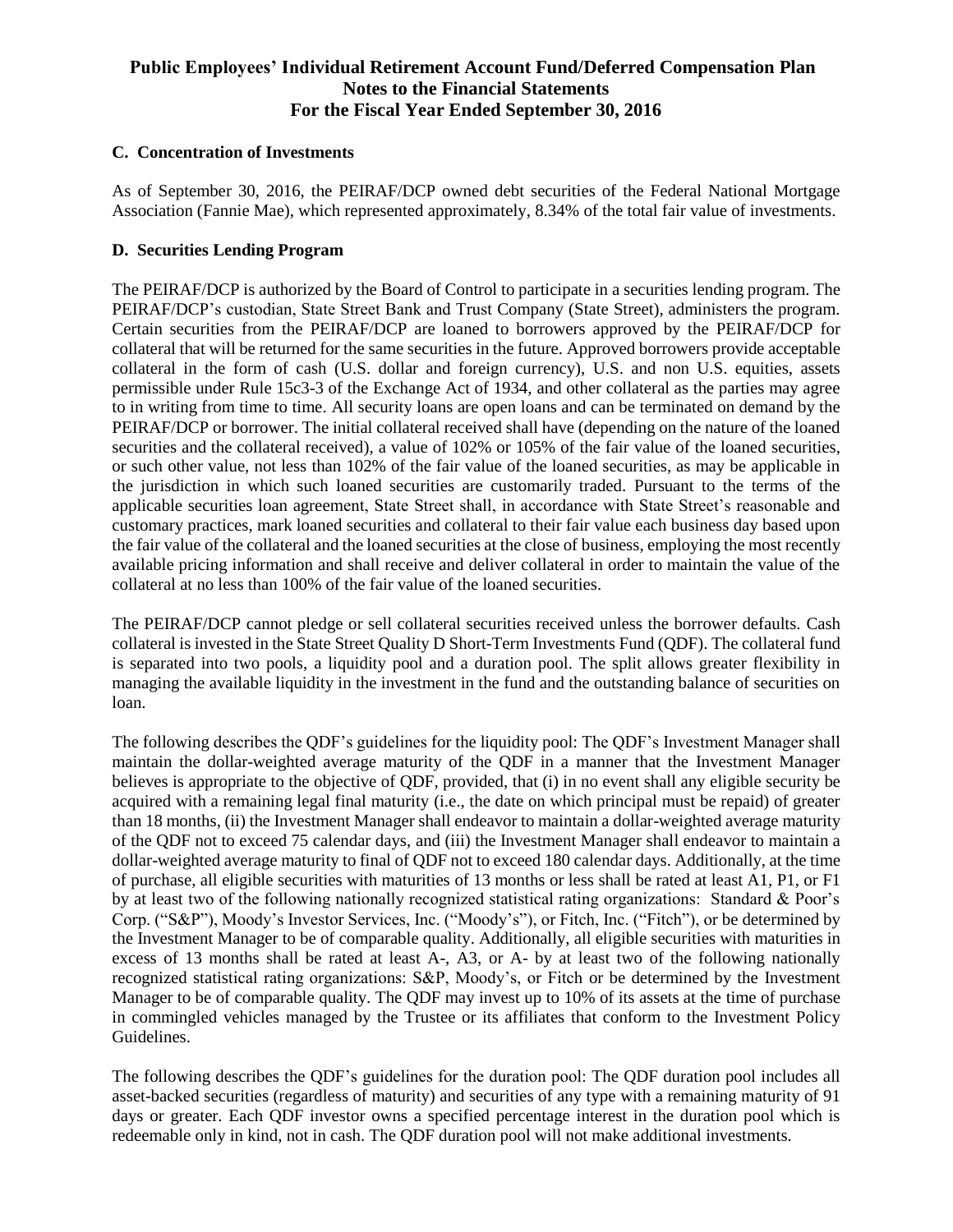#### **D. Securities Lending Program, Continued**

As of September 30, 2016, the average loan term was 34 days. Cash collateral investments in the QDF are matured as needed to fulfill loan obligations. There is no direct matching of the maturities of the loans with the investments made with cash collateral.

The fair value of the securities on loan was \$461,759,204, and the fair value of the collateral pledged by the borrowers was \$480,876,475, as of September 30, 2016. Since the amounts owed by the PEIRAF/DCP exceeded the amounts the borrowers owed to the PEIRAF/DCP, there was no credit risk exposure as of September 30, 2016. Additionally, there were no significant violations of legal or contractual provisions, no borrower or lending agent default losses, and no recoveries of prior period losses during the fiscal year.

Investments purchased with cash collateral are held by the custodial agent, but not in the name of the PEIRAF/DCP. Securities pledged as collateral are held by the custodial agent, but not in the name of the PEIRAF/DCP. Letters of credit pledged as collateral are issued by the borrower's bank and are irrevocable. Tri-party collateral is held by a third party bank in the name of the custodial agent. State Street, as custodial agent, is authorized to request a third party bank to undertake certain custodial functions in connection with holding of the collateral provided by a borrower. State Street may instruct the third party bank to establish and maintain a borrower's account and a State Street account wherein all collateral including cash shall be maintained by the third party bank in accordance with the terms of the agreement.

The following table provides information as of September 30, 2016, concerning securities lent:

| <b>Amounts</b><br>\$<br>Domestic Fixed Maturities<br>100,399,085<br>Domestic Equity<br>55,396,749<br><b>Total Lent for Cash Collateral</b><br>155,795,834<br>Domestic Fixed Maturities<br>270,247,017<br>Domestic Equity<br>35,716,353<br><b>Total Lent for Non-cash Collateral</b><br>305,963,370<br>$\mathbb{S}$<br>461,759,204<br>\$<br>159,267,125<br>Domestic Fixed Securities<br>Canadian Dollar<br>4,610,379<br><b>U.S. Dollar</b><br>107,460,347<br>Domestic Equity Securities<br><b>EURO</b><br>620,375<br>U.S. Dollar<br>37,041,797<br>International Fixed Maturities & Equity<br>U.S. Dollar<br>171,876,452<br><b>Total Non-Cash Collateral</b><br>321,609,350<br>\$<br>480,876,475 | (at Fall Value)                                           |  |  |  |
|------------------------------------------------------------------------------------------------------------------------------------------------------------------------------------------------------------------------------------------------------------------------------------------------------------------------------------------------------------------------------------------------------------------------------------------------------------------------------------------------------------------------------------------------------------------------------------------------------------------------------------------------------------------------------------------------|-----------------------------------------------------------|--|--|--|
|                                                                                                                                                                                                                                                                                                                                                                                                                                                                                                                                                                                                                                                                                                | <b>Type of Investment Lent</b>                            |  |  |  |
|                                                                                                                                                                                                                                                                                                                                                                                                                                                                                                                                                                                                                                                                                                | <b>For Cash Collateral</b>                                |  |  |  |
|                                                                                                                                                                                                                                                                                                                                                                                                                                                                                                                                                                                                                                                                                                |                                                           |  |  |  |
|                                                                                                                                                                                                                                                                                                                                                                                                                                                                                                                                                                                                                                                                                                |                                                           |  |  |  |
|                                                                                                                                                                                                                                                                                                                                                                                                                                                                                                                                                                                                                                                                                                |                                                           |  |  |  |
|                                                                                                                                                                                                                                                                                                                                                                                                                                                                                                                                                                                                                                                                                                | For Non-cash Collateral                                   |  |  |  |
|                                                                                                                                                                                                                                                                                                                                                                                                                                                                                                                                                                                                                                                                                                |                                                           |  |  |  |
|                                                                                                                                                                                                                                                                                                                                                                                                                                                                                                                                                                                                                                                                                                |                                                           |  |  |  |
|                                                                                                                                                                                                                                                                                                                                                                                                                                                                                                                                                                                                                                                                                                |                                                           |  |  |  |
|                                                                                                                                                                                                                                                                                                                                                                                                                                                                                                                                                                                                                                                                                                | <b>Total Securities Lent</b>                              |  |  |  |
|                                                                                                                                                                                                                                                                                                                                                                                                                                                                                                                                                                                                                                                                                                | <b>Type of Collateral Received</b>                        |  |  |  |
|                                                                                                                                                                                                                                                                                                                                                                                                                                                                                                                                                                                                                                                                                                | Cash Collateral - Invested in State Street Quality D Fund |  |  |  |
|                                                                                                                                                                                                                                                                                                                                                                                                                                                                                                                                                                                                                                                                                                | Non-cash Collateral                                       |  |  |  |
|                                                                                                                                                                                                                                                                                                                                                                                                                                                                                                                                                                                                                                                                                                |                                                           |  |  |  |
|                                                                                                                                                                                                                                                                                                                                                                                                                                                                                                                                                                                                                                                                                                |                                                           |  |  |  |
|                                                                                                                                                                                                                                                                                                                                                                                                                                                                                                                                                                                                                                                                                                |                                                           |  |  |  |
|                                                                                                                                                                                                                                                                                                                                                                                                                                                                                                                                                                                                                                                                                                |                                                           |  |  |  |
|                                                                                                                                                                                                                                                                                                                                                                                                                                                                                                                                                                                                                                                                                                |                                                           |  |  |  |
|                                                                                                                                                                                                                                                                                                                                                                                                                                                                                                                                                                                                                                                                                                |                                                           |  |  |  |
|                                                                                                                                                                                                                                                                                                                                                                                                                                                                                                                                                                                                                                                                                                |                                                           |  |  |  |
|                                                                                                                                                                                                                                                                                                                                                                                                                                                                                                                                                                                                                                                                                                |                                                           |  |  |  |
|                                                                                                                                                                                                                                                                                                                                                                                                                                                                                                                                                                                                                                                                                                |                                                           |  |  |  |
|                                                                                                                                                                                                                                                                                                                                                                                                                                                                                                                                                                                                                                                                                                | <b>Total Collateral Received</b>                          |  |  |  |

#### **SECURITIES LENDING - INVESTMENTS LENT AND COLLATERAL RECEIVED**

 $(A + \nabla a)$   $\Delta$   $\Delta$